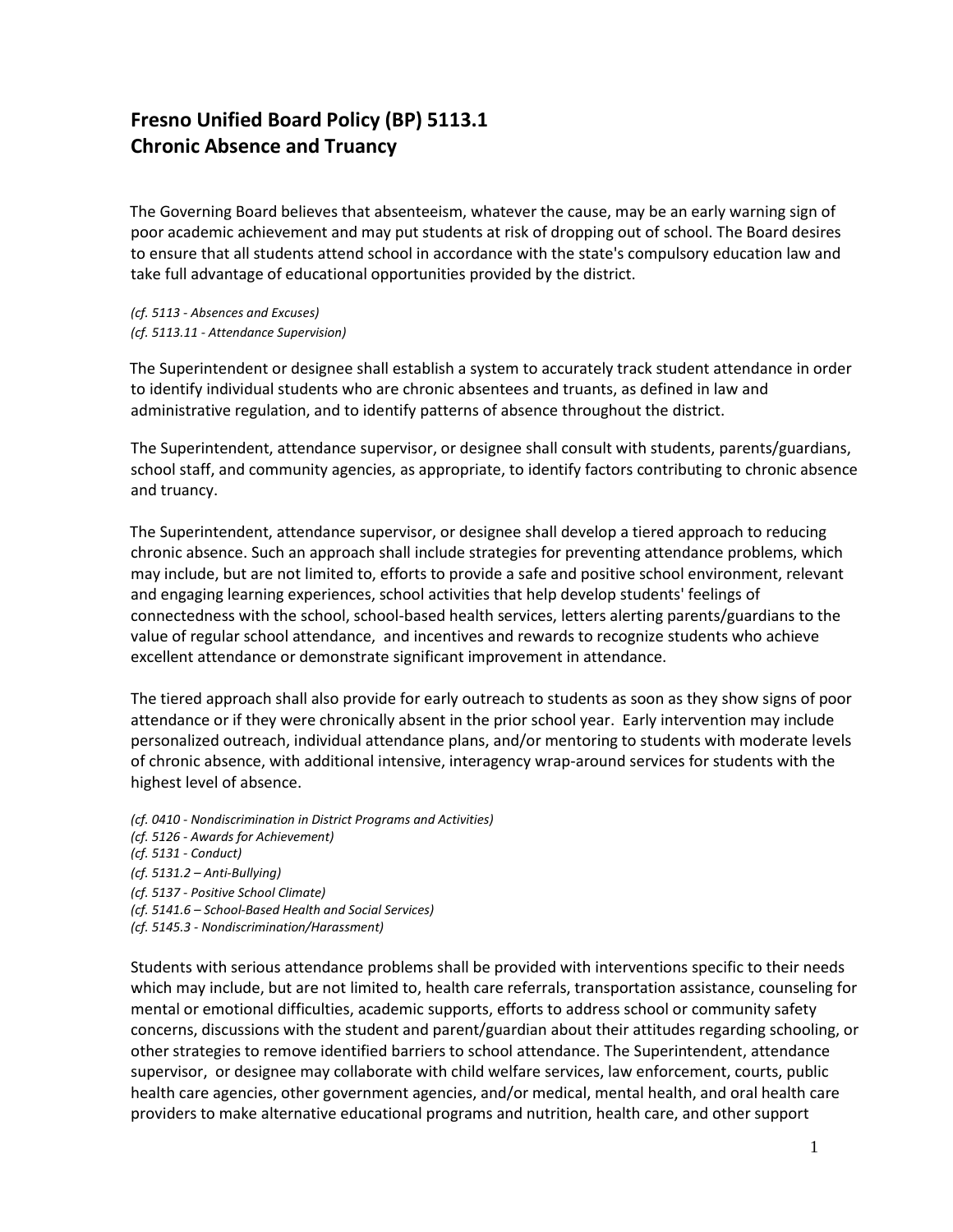services are available for students and families.

*(cf. 1400 - Relations Between Other Governmental Agencies and the Schools) (cf. 5030 - Student Wellness) (cf. 5146 - Married/Pregnant/Parenting Students) (cf. 5147 - Dropout Prevention) (cf. 6158 - Independent Study) (cf. 6164.2 – Guidance Services) (cf. 6164.5 - Student Success Teams) (cf. 6173 - Education for Homeless Children) (cf. 6173.1 - Education of Foster Youth) (cf. 6173.2 - Education of Children of Military Families) (cf. 6175 - Migrant Education Program) (cf. 6179 - Supplemental Instruction) (cf. 6181 - Alternative Schools) (cf. 6183 - Home and Hospital Instruction) (cf. 6184 - Continuation Education) (cf. 6185 - Community Day School)*

The Superintendent or designee shall ensure that staff assigned to fulfill attendance-related duties are trained in implementing a trauma-informed approach to chronic absence and receive information about

the high correlation between chronic absence and exposure to adverse childhood experiences.

*(cf.4131 – Staff Development)*

Students who are identified as chronically absent or truants shall be subject to the interventions specified in law and administrative regulation.

*(cf. 5113.12 - District School Attendance Review Board)*

A student's truancy, tardiness, or other absence from school shall not be the basis for suspension or expulsion. Alternative strategies and positive reinforcement for attendance shall be used whenever possible.

*(cf. 5144 - Discipline) (cf. 5144.1 - Suspension and Expulsion/Due Process)*

The Superintendent, attendance supervisor, or designee shall periodically report to the Board regarding student attendance patterns in the district, including rates of chronic absence and truancy districtwide and for each school, grade level, and numerically significant student subgroup as defined in Education Code 52052. Such information shall be used to evaluate the effectiveness of strategies implemented to reduce chronic absence and truancy and to develop annual goals and specific actions for student attendance and engagement to be included in the district's local control and accountability plan and other applicable school and district plans. As appropriate, the Superintendent or designee also shall engage school staff in program evaluation and improvement and in the determination of how to best allocate available community resources.

*(cf. 0400 - Comprehensive Plans) (cf. 0420 - School Plans/Site Councils) (cf. 0450 - Comprehensive Safety Plan) (cf. 0460 - Local Control and Accountability Plan)*

*(cf. 0500 - Accountability)*

*Fresno Unified School District prohibits discrimination, harassment, intimidation, and bullying based on actual or perceived race,*